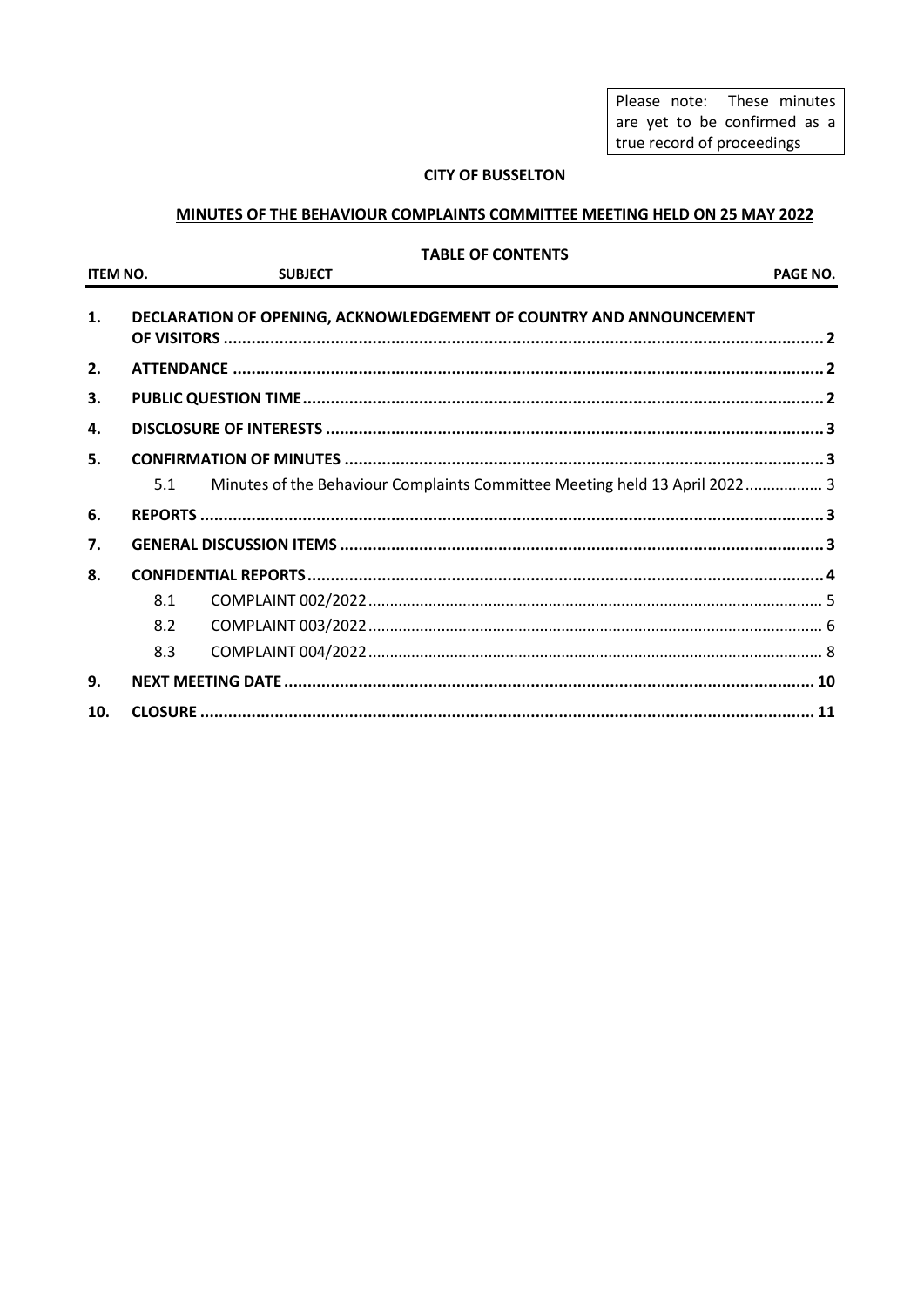# **MINUTES**

### **MINUTES OF THE BEHAVIOUR COMPLAINTS COMMITTEE HELD IN THE COMMITTEE ROOM, ADMINISTRATION BUILDING, SOUTHERN DRIVE, BUSSELTON, ON 25 MAY 2022 AT 9.00AM.**

### <span id="page-1-0"></span>**1. DECLARATION OF OPENING, ACKNOWLEDGEMENT OF COUNTRY AND ANNOUNCEMENT OF VISITORS**

The Presiding Member opened the meeting at 9:05am.

The Presiding Member noted this meeting is held on the lands of the Wadandi people and acknowledged them as Traditional Owners, paying respect to their Elders, past and present, and Aboriginal Elders of other communities who may be present.

### <span id="page-1-1"></span>**2. ATTENDANCE**

Presiding Member: Members:

Cr Grant Henley Mayor Cr Paul Carter

Cr Ross Paine Cr Anne Ryan Cr Jodie Richards Cr Mikayla Love Cr Kate Cox Cr Sue Riccelli

### Officers:

Mr Mike Archer, Chief Executive Officer Mr Tony Nottle, Director, Finance and Corporate Services Ms Jo Barrett-Lennard, Governance Officer

Apologies:

Cr Phill Cronin

**Public** 

1

### <span id="page-1-2"></span>**3. PUBLIC QUESTION TIME**

Mr Keith Sims

#### **Question**

How will the conduct on question when dealing with the community be managed going forward?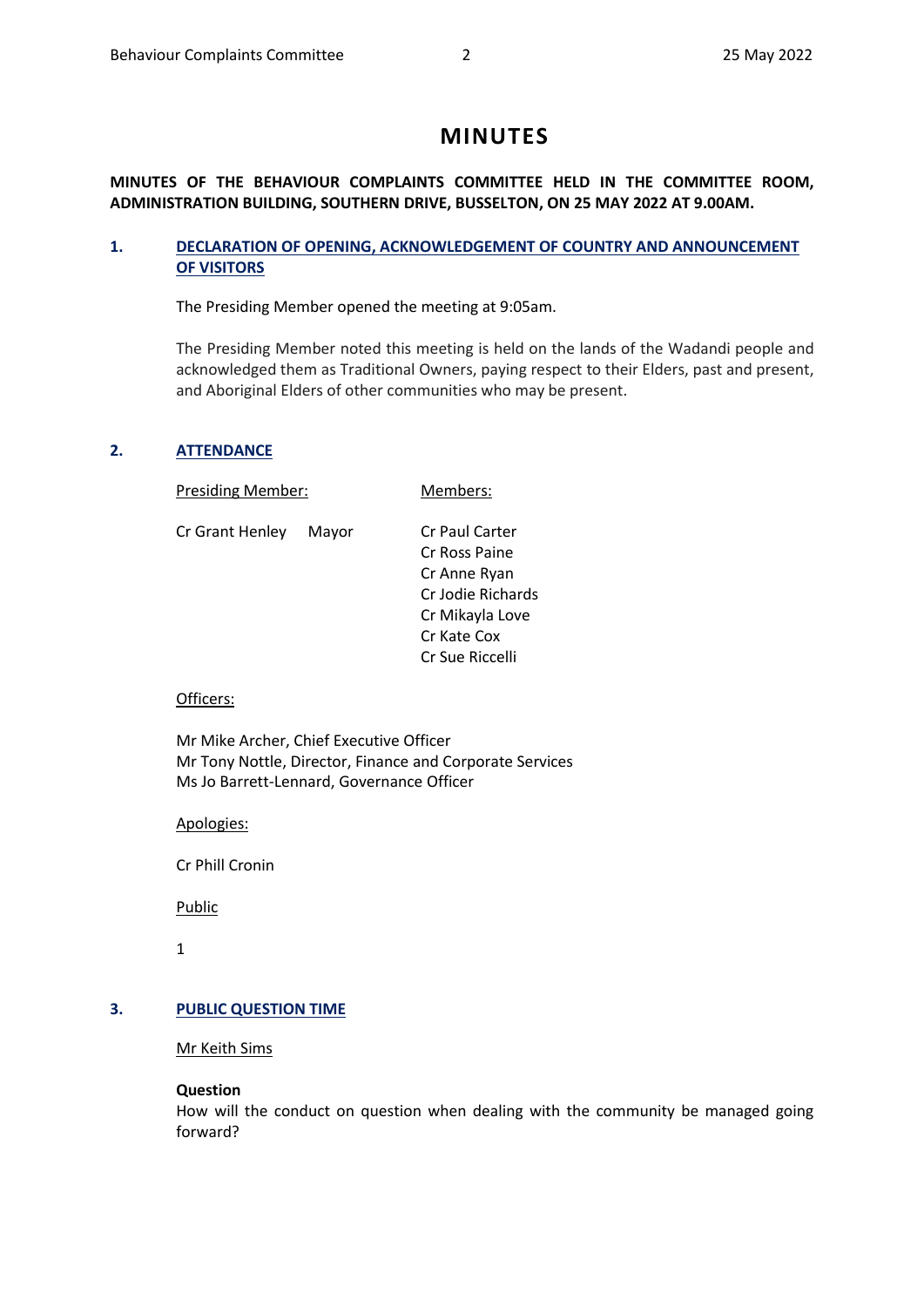### **Response**

### **(Mayor Grant Henley)**

All our Councillors are bound by code of conduct requirements and guidelines, and these need to be followed by all our elected members when dealing with members of the public. We conduct investigations regarding behaviour and deal with each complaint accordingly, and our Councillors will adhere to any actions that result from that process.

9:18am: At this time, Mr Keith Sims left the meeting.

9:18am: At this time, Cr Paine entered the meeting.

#### <span id="page-2-0"></span>**4. DISCLOSURE OF INTERESTS**

Cr Ryan declared an Impartiality Interest in relation to Items 8.2 and 8.3.

Cr Paine declared an Interest in relation to Items 8.1, 8.2 and 8.3.

#### <span id="page-2-1"></span>**5. CONFIRMATION OF MINUTES**

#### <span id="page-2-2"></span>5.1 Minutes of the Behaviour Complaints Committee Meeting held 13 April 2022

### **COMMITTEE DECISION**

**BCC2205/019** Moved Councillor P Carter, seconded Councillor M Love

**That the Minutes of the Behaviour Complaints Committee Meeting held 13 April 2022 be confirmed as a true and correct record.**

**CARRIED 8/0**

#### <span id="page-2-3"></span>**6. REPORTS**

Nil

### <span id="page-2-4"></span>**7. GENERAL DISCUSSION ITEMS**

Nil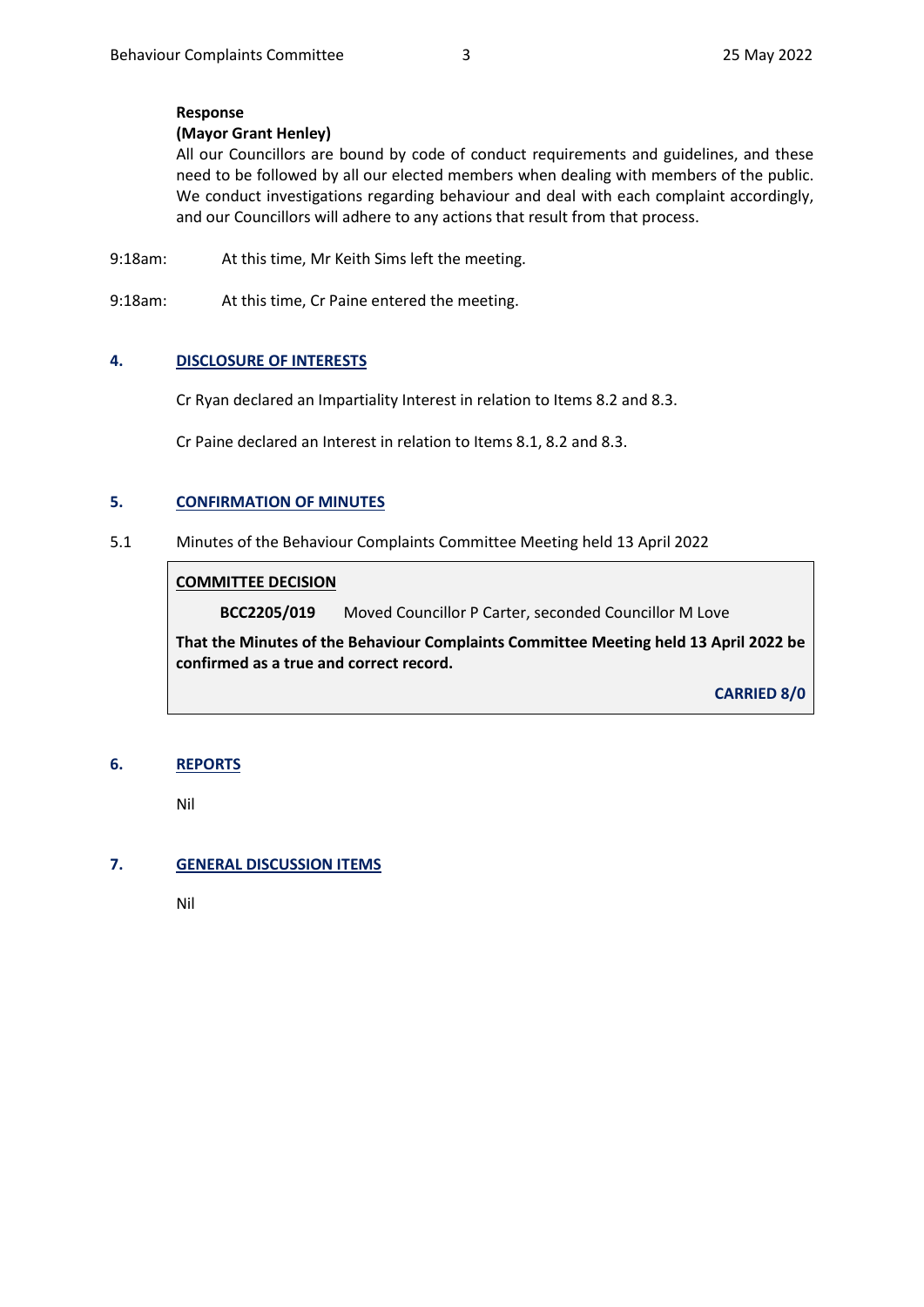### <span id="page-3-0"></span>**8. CONFIDENTIAL REPORTS**

The Presiding Member called upon a member to move a motion to close the meeting to the public. The motion was moved and carried.

### **COMMITTEE DECISION**

**BCC2205/020** Moved Councillor R Paine, seconded Councillor S Riccelli

**That the meeting be closed to members of the public to discuss items 8.1, 8.2 and 8.3 which are confidential for the reasons as shown.** 

**CARRIED 8/0**

- **Reasons: These items are confidential in accordance with section 5.23(2)(b) of the** *Local Government Act 1995***, as they contain information relating to the personal affairs of any person.**
- 9:20am: At this time, the Committee moved into a closed session.
- 9:20am: At this time, Cr Paine left the meeting in accordance with Delegation 'DA 11-03 Behaviour Complaints Committee'.
- 9:23am: At this time, Mrs Corné Lombard entered the meeting.
- <span id="page-3-1"></span>9:23am: At this time, Mrs Corné Lombard left the meeting.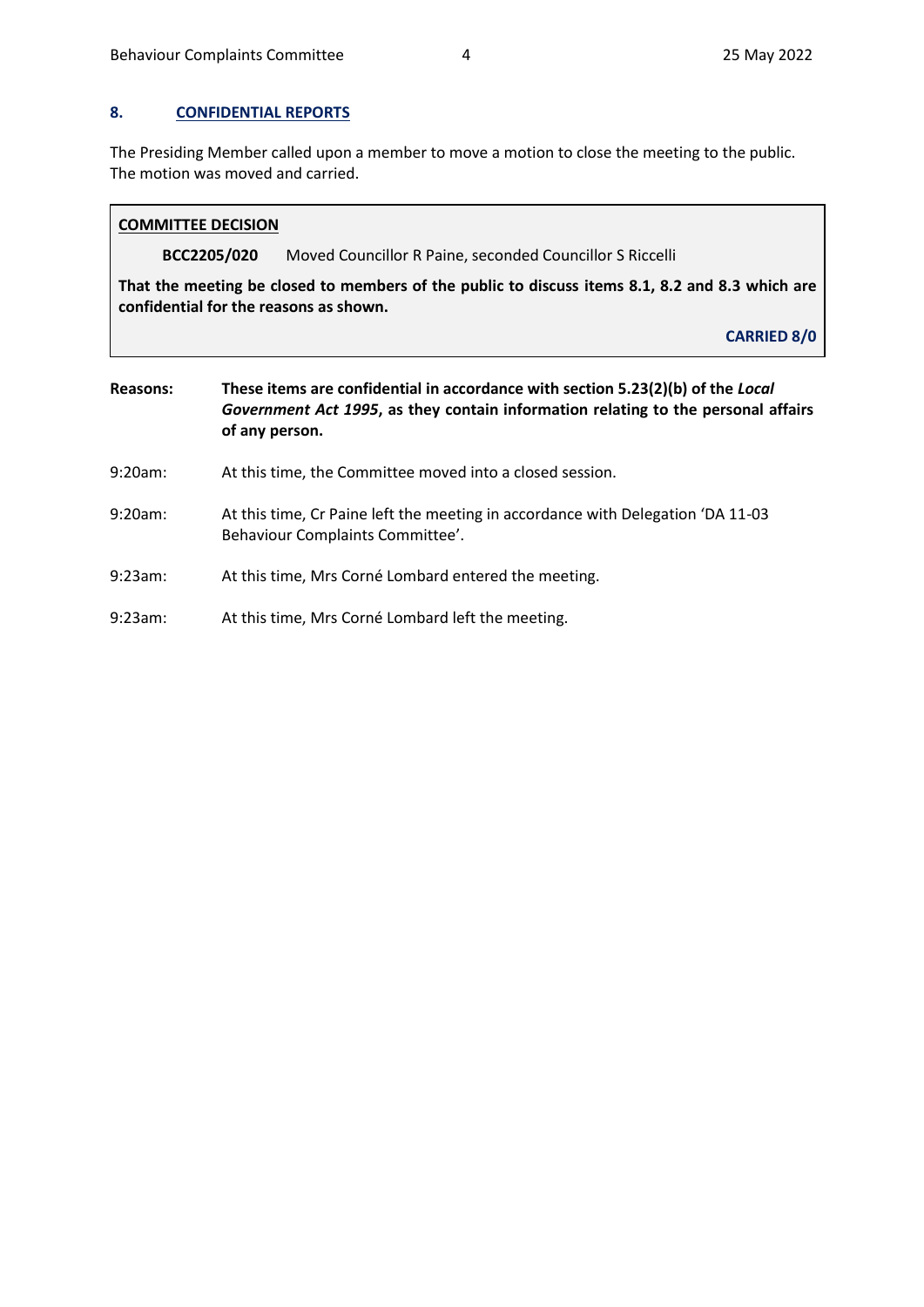#### 8.1 COMPLAINT 002/2022

| <b>STRATEGIC THEME</b>     | LEADERSHIP - A Council that connects with the community and is                             |                                                                     |  |  |
|----------------------------|--------------------------------------------------------------------------------------------|---------------------------------------------------------------------|--|--|
|                            | accountable in its decision making.                                                        |                                                                     |  |  |
| <b>STRATEGIC PRIORITY</b>  |                                                                                            | 4.2 Deliver governance systems that facilitate open, ethical and    |  |  |
|                            | transparent decision making.                                                               |                                                                     |  |  |
| <b>SUBJECT INDEX</b>       | Code of Conduct Complaints                                                                 |                                                                     |  |  |
| <b>BUSINESS UNIT</b>       | <b>Finance and Corporate Services</b>                                                      |                                                                     |  |  |
| <b>REPORTING OFFICER</b>   | Director Finance and Corporate Services - Tony Nottle                                      |                                                                     |  |  |
| <b>AUTHORISING OFFICER</b> | Chief Executive Officer - Mike Archer                                                      |                                                                     |  |  |
| <b>NATURE OF DECISION</b>  | Executive: Substantial direction setting, including adopting budgets,                      |                                                                     |  |  |
|                            |                                                                                            | strategies, plans and policies (excluding local planning policies); |  |  |
|                            | sponsorships;<br>funding,<br>donations<br>and<br>reviewing<br>committee<br>recommendations |                                                                     |  |  |
|                            |                                                                                            |                                                                     |  |  |
| <b>VOTING REQUIREMENT</b>  | <b>Absolute Majority</b>                                                                   |                                                                     |  |  |
| <b>ATTACHMENTS</b>         |                                                                                            | Attachment A Published Under Separate Cover Complaint of Alleged    |  |  |
|                            |                                                                                            | Breach lodged by Keith Sims on 10 December 2021                     |  |  |
|                            | Attachment B                                                                               | Published Under Separate Cover Council Policy                       |  |  |
|                            |                                                                                            | 'Management of Complaints of Alleged Breaches of                    |  |  |
|                            |                                                                                            | Behaviour'                                                          |  |  |
|                            |                                                                                            | Attachment C Published Under Separate Cover Code of Conduct         |  |  |
|                            |                                                                                            | Council Members, Committee Members and                              |  |  |
|                            |                                                                                            | Candidates                                                          |  |  |
|                            | Attachment D                                                                               | Independent Investigator Report - Complaint                         |  |  |
|                            |                                                                                            | 002/2022                                                            |  |  |
|                            | Attachment E                                                                               | Published Under Separate Cover Confidential                         |  |  |
|                            |                                                                                            | McLeods Advice 05 May 2022 - Elected Member Code                    |  |  |
|                            |                                                                                            | of Conduct - scope of provisions                                    |  |  |
|                            | Attachment F                                                                               | Published Under Separate Cover Confidential                         |  |  |
|                            |                                                                                            | Respondent Submission received on 13 May 2022                       |  |  |

**This item is confidential in accordance with section 5.23(2) (b) of** *the Local Government Act 1995***, as it contains information relating to the personal affairs of any person.**

#### **COMMITTEE DECISION**

**BCC2205/021** Moved Councillor P Carter, seconded Councillor K Cox

**That the Committee endorse the confidential officer recommendation part 1 contained in the officer comment section of this report.**

#### **CARRIED 7/0**

### **BY ABSOLUTE MAJORITY**

Reasons: The Committee resolved to split the officer recommendation into two parts – Part 1 and Part 2.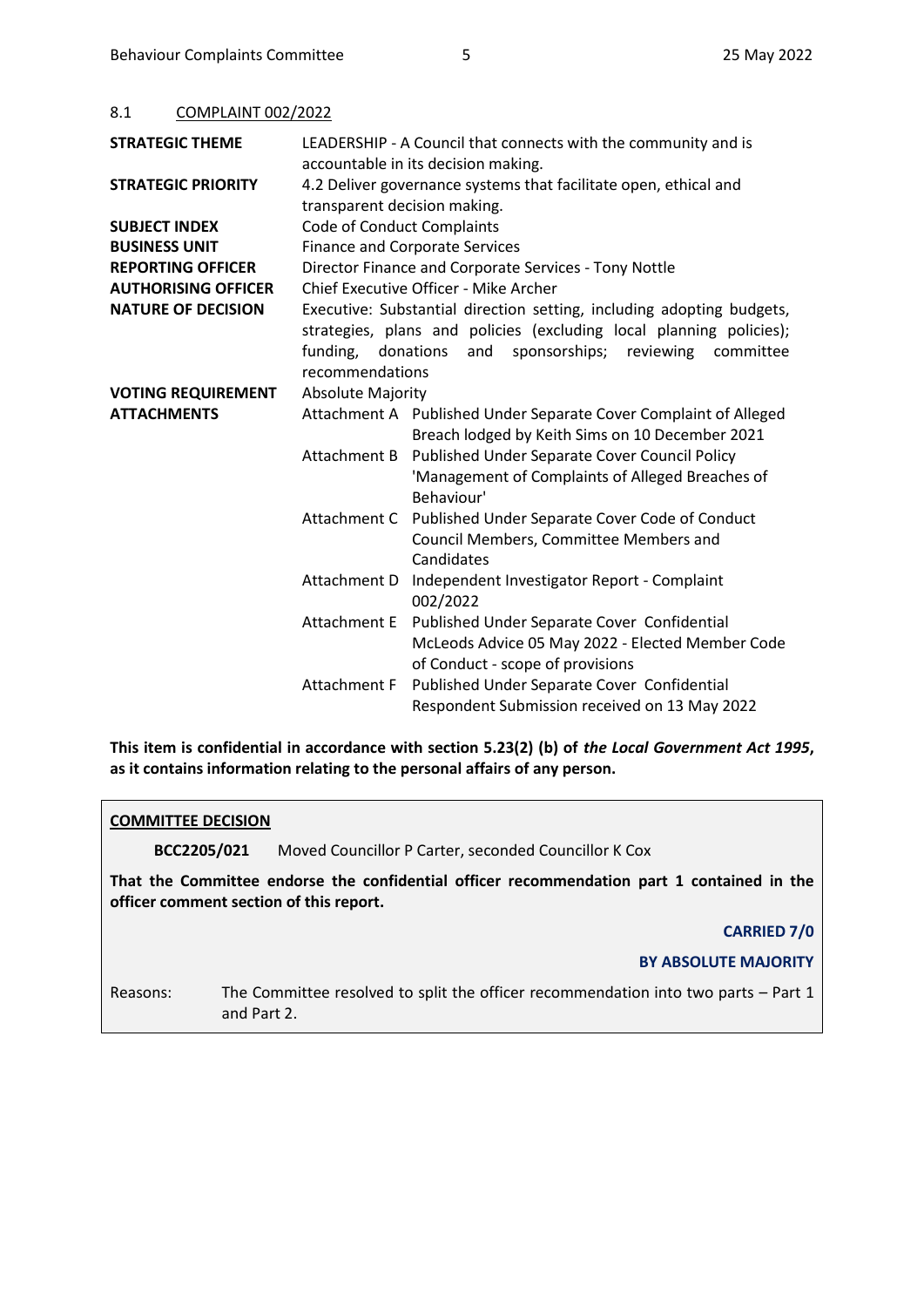| <b>COMMITTEE DECISION</b>                                                                                                                                                                        |                                                                                                                                        |  |  |
|--------------------------------------------------------------------------------------------------------------------------------------------------------------------------------------------------|----------------------------------------------------------------------------------------------------------------------------------------|--|--|
| BCC2205/022                                                                                                                                                                                      | Moved Councillor K Cox, seconded Councillor S Riccelli                                                                                 |  |  |
| That the Committee endorse the confidential officer recommendation Part 2 contained in the<br>Officer Comment section of this report, and to provide reasons to the complainant Councillor Paine |                                                                                                                                        |  |  |
|                                                                                                                                                                                                  | <b>CARRIED 7/0</b>                                                                                                                     |  |  |
|                                                                                                                                                                                                  | <b>BY ABSOLUTE MAJORITY</b>                                                                                                            |  |  |
| Reasons:                                                                                                                                                                                         | The Committee resolved endorse Part 2 of the officer recommendation and to<br>provide reasoning to the complainant and the respondent. |  |  |

### **OFFICER RECOMMENDATION**

That the Committee endorse the confidential officer recommendation contained in the Officer Comment section of this report.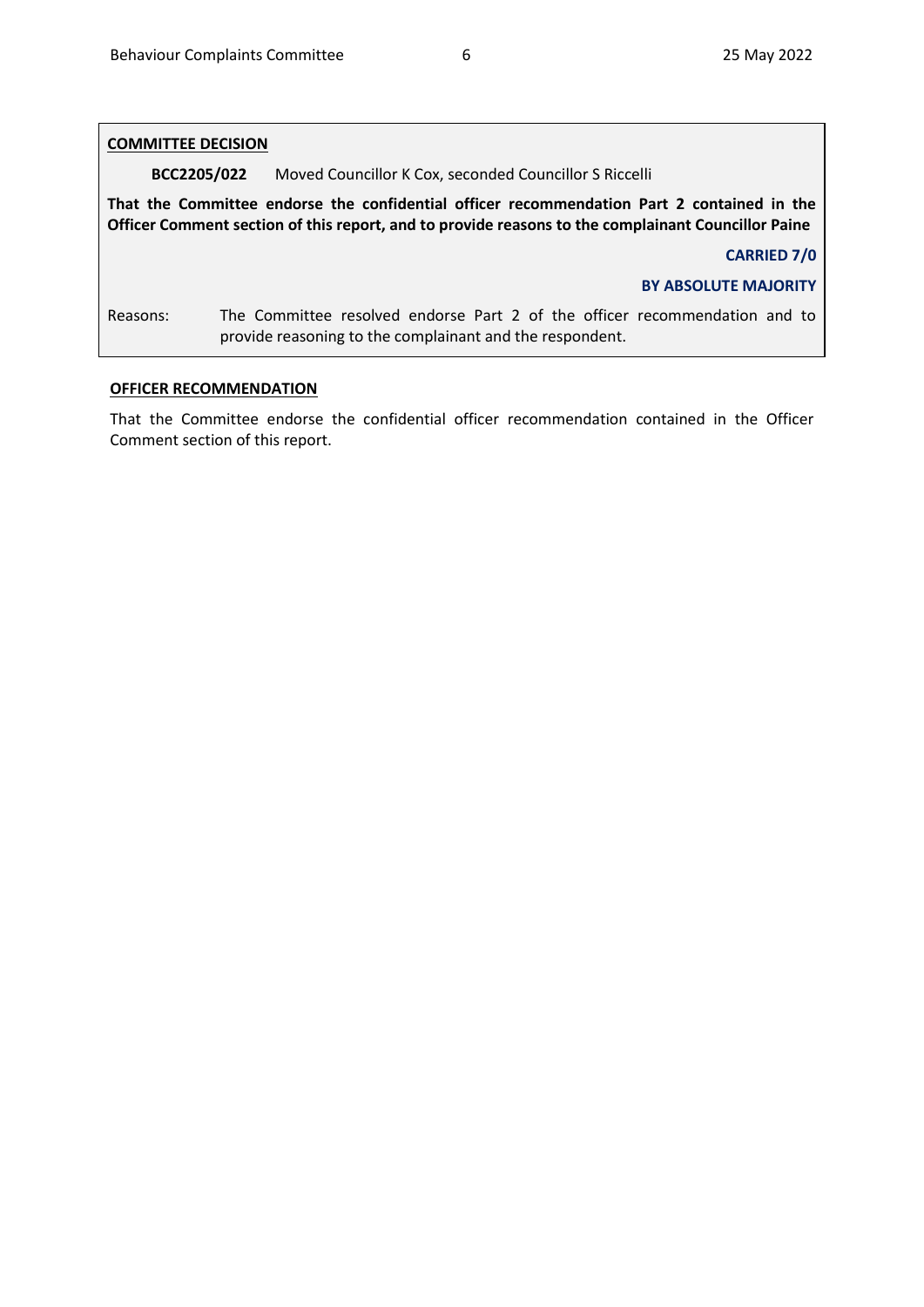9:53am: At this time, Cr Ryan left the meeting in accordance with Delegation 'DA11-03 Behaviour Complaints Committee'.

#### 8.2 COMPLAINT 003/2022

| <b>STRATEGIC THEME</b>     | LEADERSHIP - A Council that connects with the community and is<br>accountable in its decision making.                                        |                                                                                                                                           |  |
|----------------------------|----------------------------------------------------------------------------------------------------------------------------------------------|-------------------------------------------------------------------------------------------------------------------------------------------|--|
| <b>STRATEGIC PRIORITY</b>  | 4.2 Deliver governance systems that facilitate open, ethical and                                                                             |                                                                                                                                           |  |
|                            | transparent decision making.                                                                                                                 |                                                                                                                                           |  |
| <b>SUBJECT INDEX</b>       | <b>Code of Conduct Complaints</b>                                                                                                            |                                                                                                                                           |  |
| <b>BUSINESS UNIT</b>       |                                                                                                                                              | <b>Finance and Corporate Services</b>                                                                                                     |  |
| <b>REPORTING OFFICER</b>   |                                                                                                                                              | Director Finance and Corporate Services - Tony Nottle                                                                                     |  |
| <b>AUTHORISING OFFICER</b> |                                                                                                                                              | Chief Executive Officer - Mike Archer                                                                                                     |  |
| <b>NATURE OF DECISION</b>  | Executive: Substantial direction setting, including adopting budgets,<br>strategies, plans and policies (excluding local planning policies); |                                                                                                                                           |  |
|                            | funding,                                                                                                                                     | and<br>sponsorships;<br>donations<br>reviewing<br>committee                                                                               |  |
|                            | recommendations                                                                                                                              |                                                                                                                                           |  |
| <b>VOTING REQUIREMENT</b>  | <b>Absolute Majority</b>                                                                                                                     |                                                                                                                                           |  |
| <b>ATTACHMENTS</b>         |                                                                                                                                              | Attachment A Published Under Separate Cover Confidential Code-<br>of-Conduct-Council-Members-Committee-Members-<br>and-Candidates         |  |
|                            |                                                                                                                                              | Attachment B Published Under Separate Cover Confidential Council<br>Policy 'Management of Complaints of Alleged<br>Breaches of Behaviour' |  |
|                            |                                                                                                                                              | Attachment C Published Under Separate Cover Confidential<br>Independent Investigator Report - Complaint<br>003/2022                       |  |
|                            | Attachment D                                                                                                                                 | Published Under Separate Cover Confidential<br>Complaint of Alleged Breach lodged by Anne Ryan on<br>07 February 2022                     |  |
|                            |                                                                                                                                              | Attachment E Published Under Separate Cover Confidential<br>Respondent Submission received on 17 February 2022                            |  |
|                            | Attachment F                                                                                                                                 | Published Under Separate Cover Committee<br>Endorsement                                                                                   |  |

**This item is confidential in accordance with section 5.23(2) (b) of the** *Local Government Act 1995***, as it contains information relating to the personal affairs of any person.**

| <b>DISCLOSURE OF INTEREST</b> |                                                       |  |  |
|-------------------------------|-------------------------------------------------------|--|--|
| Date                          | 25 May 2022                                           |  |  |
| Meeting                       | <b>Behaviour Complaints Committee Meeting</b>         |  |  |
| Name/ Position                | Cr Anne Ryan, Councillor                              |  |  |
| Item No./ Subject             | Item 8.2, 'COMPLAINT 003/2022'                        |  |  |
| Type of Interest              | Impartiality Interest                                 |  |  |
| Nature of Interest            | am involved with the lodgement of the alleged breach. |  |  |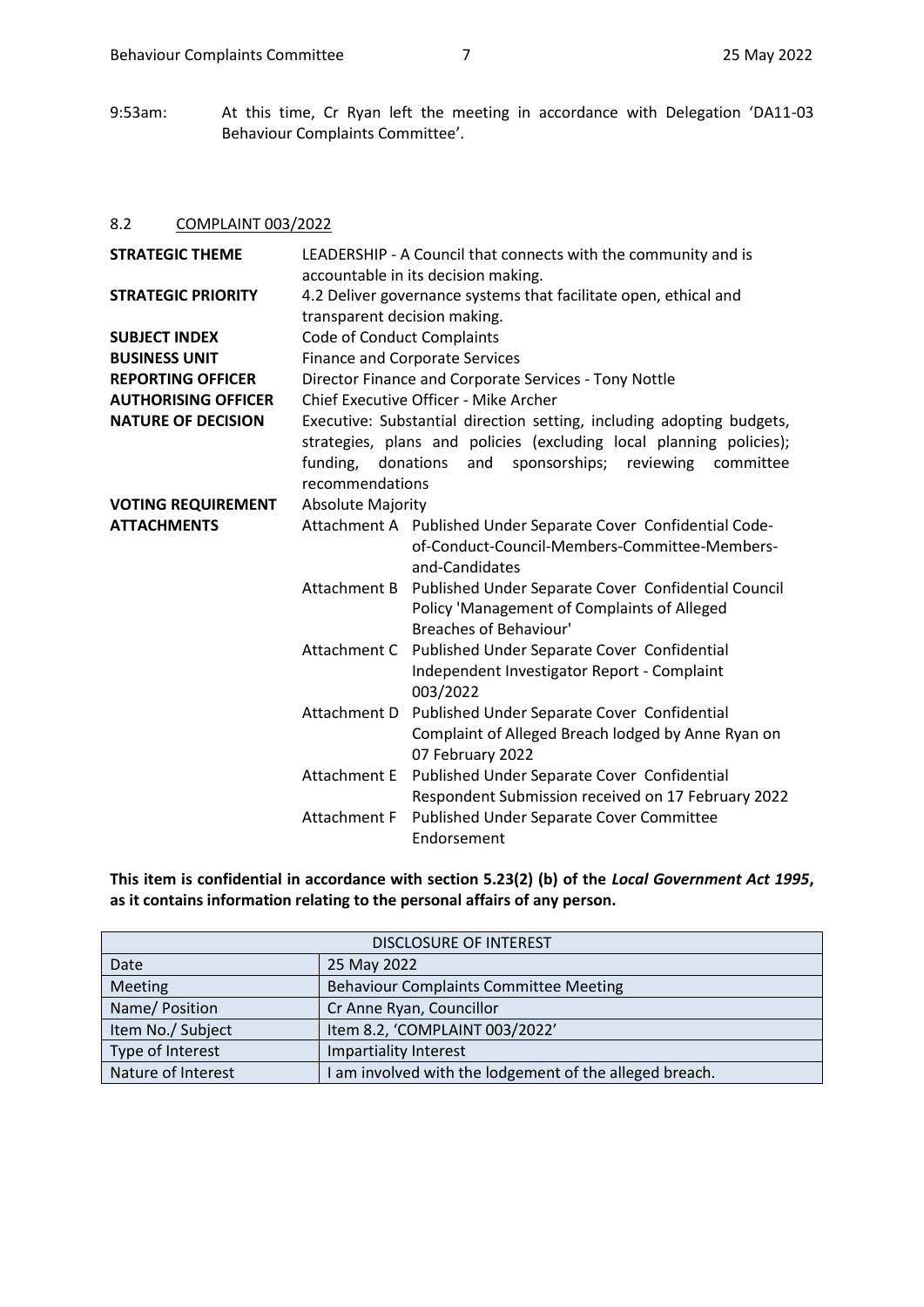# **COMMITTEE DECISION**

**BCC2205/023** Moved Councillor G Henley, seconded Councillor P Carter

**That the Committee endorse as per the confidential Attachment F.**

**CARRIED 6/0**

**BY ABSOLUTE MAJORITY**

Reasons: As per those contained in confidential Attachment F.

### <span id="page-7-0"></span>**OFFICER RECOMMENDATION**

That the Committee endorse the confidential officer recommendation contained in the Officer Comment section of this report.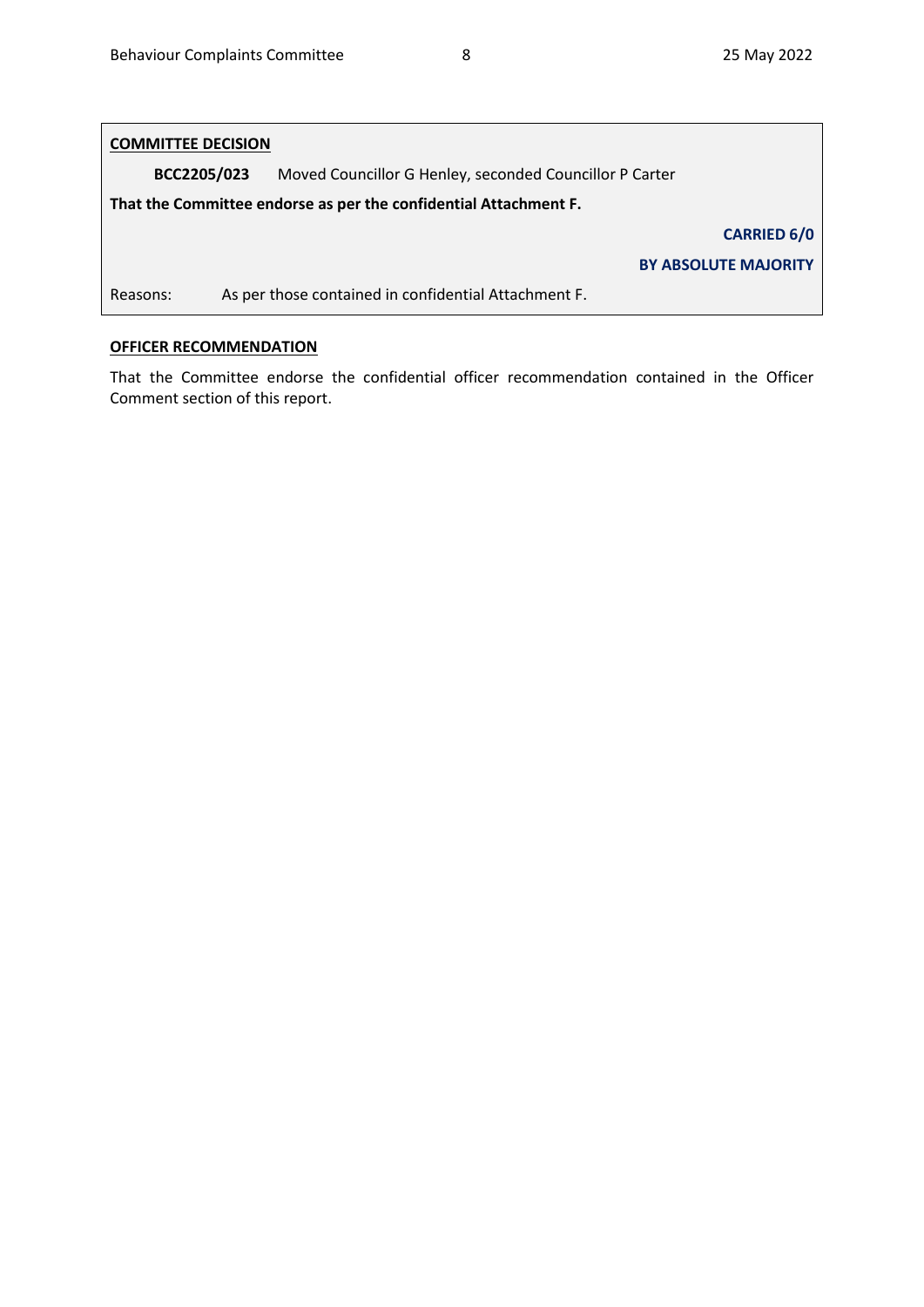| 8.3 | COMPLAINT 004/2022 |  |
|-----|--------------------|--|
|     |                    |  |

| <b>STRATEGIC THEME</b>     | LEADERSHIP - A Council that connects with the community and is<br>accountable in its decision making.                                                                                                                       |                                                                                                                                           |  |
|----------------------------|-----------------------------------------------------------------------------------------------------------------------------------------------------------------------------------------------------------------------------|-------------------------------------------------------------------------------------------------------------------------------------------|--|
| <b>STRATEGIC PRIORITY</b>  | 4.2 Deliver governance systems that facilitate open, ethical and<br>transparent decision making.                                                                                                                            |                                                                                                                                           |  |
| <b>SUBJECT INDEX</b>       | <b>Code of Conduct Complaints</b>                                                                                                                                                                                           |                                                                                                                                           |  |
| <b>BUSINESS UNIT</b>       |                                                                                                                                                                                                                             | <b>Finance and Corporate Services</b>                                                                                                     |  |
| <b>REPORTING OFFICER</b>   | Director Finance and Corporate Services - Tony Nottle                                                                                                                                                                       |                                                                                                                                           |  |
| <b>AUTHORISING OFFICER</b> | Chief Executive Officer - Mike Archer                                                                                                                                                                                       |                                                                                                                                           |  |
| <b>NATURE OF DECISION</b>  | Executive: Substantial direction setting, including adopting budgets,<br>strategies, plans and policies (excluding local planning policies);<br>funding, donations and sponsorships; reviewing committee<br>recommendations |                                                                                                                                           |  |
| <b>VOTING REQUIREMENT</b>  | <b>Absolute Majority</b>                                                                                                                                                                                                    |                                                                                                                                           |  |
| <b>ATTACHMENTS</b>         | Attachment A Published Under Separate Cover Confidential<br>Complaint of Alleged Breach lodged by Cr Anne Ryan<br>on 21 March 2022                                                                                          |                                                                                                                                           |  |
|                            |                                                                                                                                                                                                                             | Attachment B Published Under Separate Cover Confidential Council<br>Policy 'Management of Complaints of Alleged<br>Breaches of Behaviour' |  |
|                            | Attachment C                                                                                                                                                                                                                | Published Under Separate Cover Confidential Code of<br>Conduct Council Members, Committee Members and<br>Candidates                       |  |
|                            |                                                                                                                                                                                                                             | Attachment D Published Under Separate Cover Confidential<br>Investigator Report - Complaint 004/2022                                      |  |

**This item is confidential in accordance with section 5.23(2) (b) of the** *Local Government Act 1995***, as it contains information relating to the personal affairs of any person.**

| <b>DISCLOSURE OF INTEREST</b> |                                                       |  |  |
|-------------------------------|-------------------------------------------------------|--|--|
| Date                          | 25 May 2022                                           |  |  |
| Meeting                       | <b>Behaviour Complaints Committee Meeting</b>         |  |  |
| Name/Position                 | Cr Anne Ryan, Councillor                              |  |  |
| Item No./ Subject             | Item 8.3, 'COMPLAINT 004/2022'                        |  |  |
| Type of Interest              | Impartiality Interest                                 |  |  |
| Nature of Interest            | am involved with the lodgement of the alleged breach. |  |  |

#### **COMMITTEE DECISION**

**BCC2205/024** Moved Councillor P Carter, seconded Councillor S Riccelli

**That the Committee endorse the confidential officer recommendation contained in the Officer Comment section of this report.**

#### **CARRIED 6/0**

**BY ABSOLUTE MAJORITY**

#### **OFFICER RECOMMENDATION**

That the Committee endorse the confidential officer recommendation contained in the Officer Comment section of this report.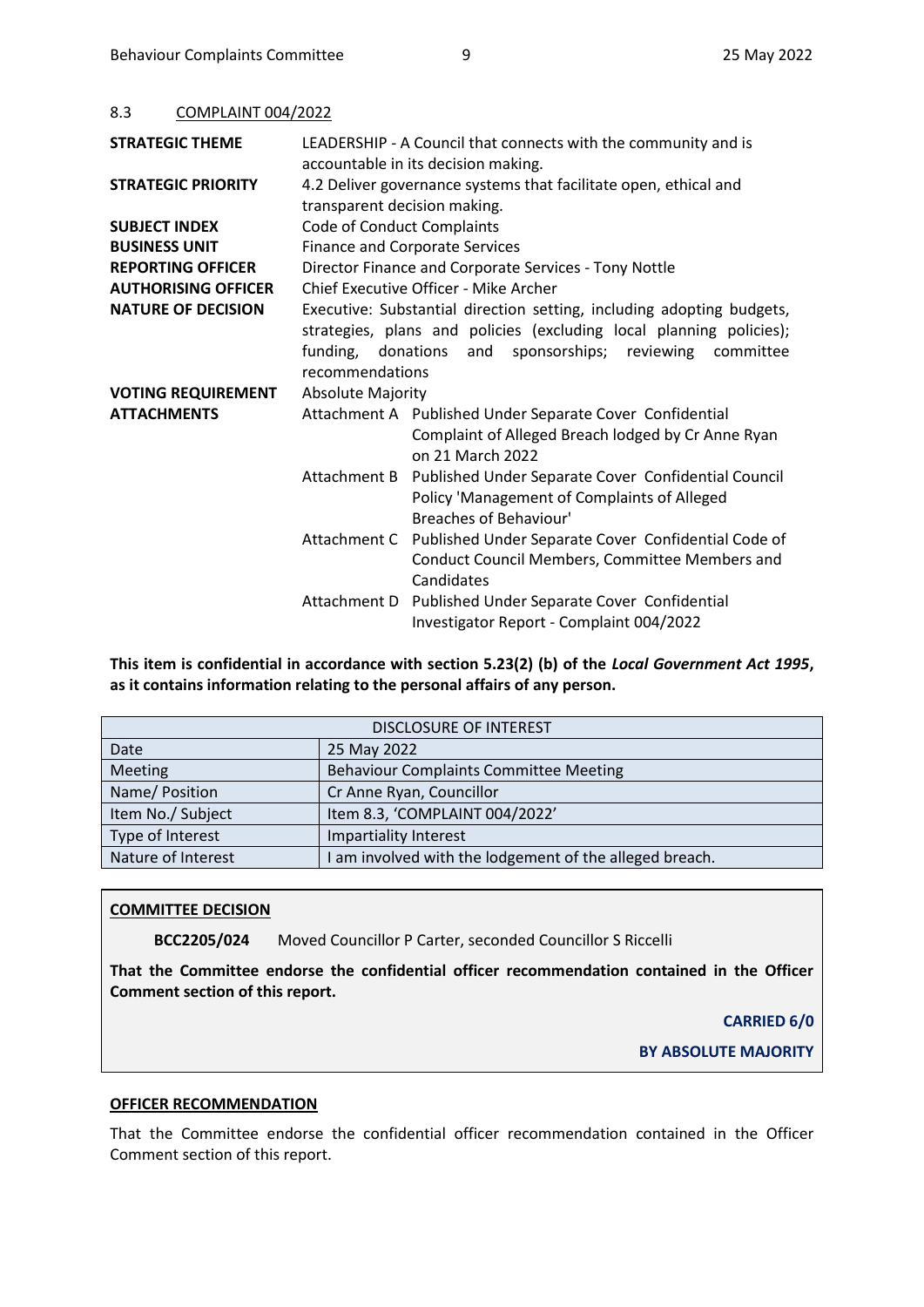The Presiding Member called upon a member to move a motion to reopen the meeting to the public. The motion was moved and carried.

| <b>COMMITTEE DECISION</b>                                             |                                                            |                    |  |
|-----------------------------------------------------------------------|------------------------------------------------------------|--------------------|--|
| BCC2205/025<br>Moved Councillor S Riccelli, seconded Councillor K Cox |                                                            |                    |  |
| That the meeting be re-opened to the members of the public.           |                                                            |                    |  |
|                                                                       |                                                            | <b>CARRIED 6/0</b> |  |
| 10.202                                                                | A t this times, this meantime was nonnound to the multiple |                    |  |

10:30am: At this time, the meeting was reopened to the public.

10:31am: At this time, Cr Paine re-entered the meeting.

10:34am: At this time, Cr Ryan re-entered the meeting.

### <span id="page-9-0"></span>**9. NEXT MEETING DATE**

To be confirmed.